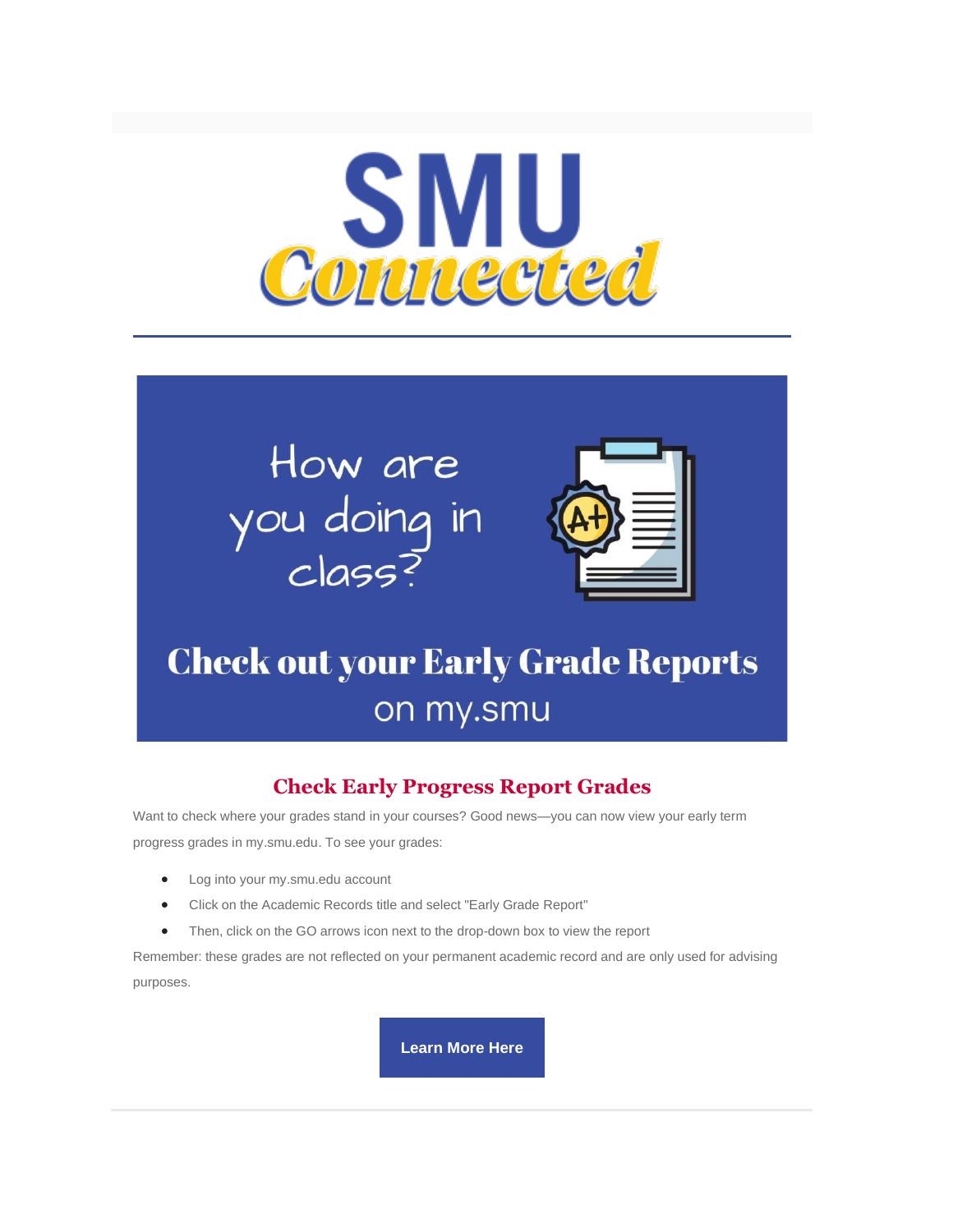## **Update Major and Minor Declarations in Time for Spring Enrollment**

Be sure your majors and minors are up-to-date for spring enrollment. View your majors and minors in my.smu.edu, and learn more below about major degree requirements and how to declare your major.

**[Click for More Info](https://www.smu.edu/Provost/ProvostOffice/SAES/UAC/FAQs/Majors-Minors)**

#### **→ Did You Know? ←**

The Canvas "Feedback Box" is a useful way to ask questions or provide feedback. The "Feedback Box" is a new tool located on the bottom lefthand side that allows you to write confidential, anonymous messages to faculty members.

Instructors can view your feedback on a dashboard, reply while maintaining anonymity, and customize alert preferences. The system will send an e-mail when feedback is posted.

#### **More Canvas Tips**

The [SMU in Four](https://www.smu.edu/Provost/ProvostOffice/SAES/AcademicInitiatives) team works with Student Senate to make Canvas consistent and easy to use. Look for these super-helpful features in your classes:

- **[Add contacts](https://community.canvaslms.com/t5/Student-Guide/How-do-I-add-contact-methods-to-receive-Canvas-notifications-as/ta-p/516)**—prefer using your Gmail? You can add different ways to get reminders and messages
- **[Push Notifications](https://community.canvaslms.com/t5/Student-Guide/How-do-I-set-my-Canvas-notification-preferences-as-a-student/ta-p/434)**—customize reminders so they come in when you need them
- **[Announcements](https://community.canvaslms.com/t5/Student-Guide/How-do-I-view-Announcements-as-a-student/ta-p/417)**—these are a great way for professors to communicate updates and changes. Set up your notifications and you won't miss one!